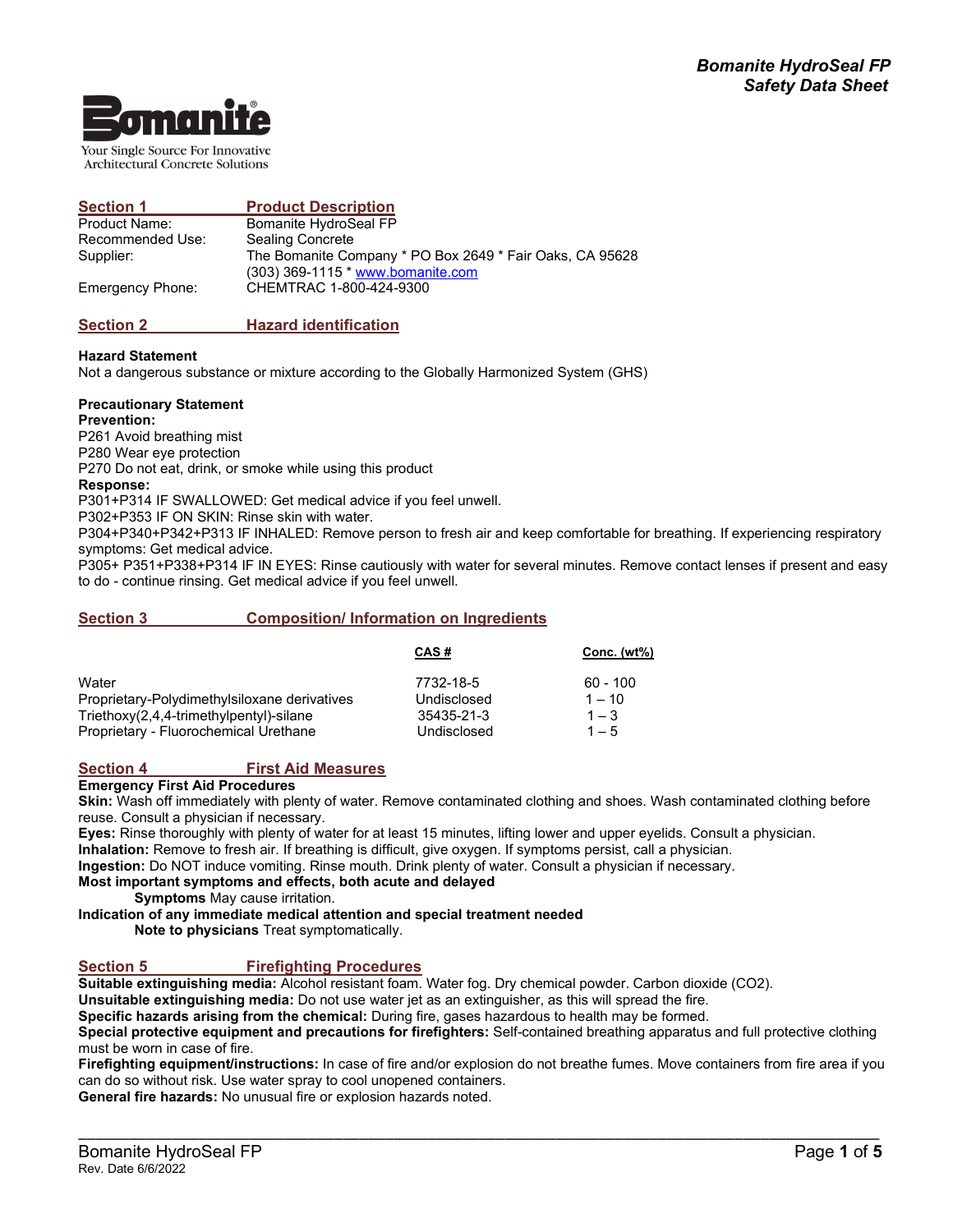# *Bomanite HydroSeal FP Safety Data Sheet*

#### **Section 6 Spill or Leak Procedures**

**Personal Precautions, protective equipment and emergency procedures:** Wear appropriate protective equipment and clothing during clean-up. Ensure adequate ventilation. Local authorities should be advised if significant spillages cannot be contained. **Small Spills:** Wipe up with absorbent material (e.g. cloth, fleece). Clean surface thoroughly to remove residual contamination. **Large Spill Containment:** Stop the flow of material, if this is without risk. Dike the spilled material, where this is possible. Absorb in

vermiculite, dry sand or earth and place into containers. Following product recovery, flush area with water.

**Regulatory Requirements:** Follow applicable OSHA regulations (29 CFR 1910.120).

**Disposal Regulatory Requirements:** Follow applicable Federal, state, and local regulations.

## **Section 7 Handling and Storage**

**Normal Handling:** Keep away from other household chemicals and food. Use only in well ventilated areas.

**Storage:** Store material in its original container. Keep containers tightly closed when not in use. Store away from metals, organic materials, and food sugars.

**Waste Disposal Method:** Dispose of material in accordance with federal, state, and local guidelines. **Special Precautions:** Avoid breathing mist.

## **Section 8 Protection Information**

**Biological limit values:** No biological exposure limits noted for the ingredient(s).

**Appropriate engineering controls:** Provide adequate ventilation and minimize the risk of inhalation of vapors.

**Individual protection measures, such as personal protective equipment:**

**Eye/face protection:** Risk of contact: Wear approved safety glasses or goggles.

**Skin protection:** Wear appropriate chemical resistant gloves. Rubber gloves are recommended. Wear appropriate chemical resistant clothing.

**Respiratory protection:** If exposure limits are exceeded or irritation is experienced, NIOSH/MSHA approved respiratory protection should be worn. Positive-pressure supplied air respirators may be required for high airborne contaminant concentrations. Respiratory protection must be provided in accordance with current local regulations.

**Thermal hazards:** Wear appropriate thermal protective clothing, when necessary.

**General hygiene considerations:** Always observe good personal hygiene measures, such as washing after handling the material and before eating, drinking, and/or smoking. Routinely wash work clothing and protective equipment to remove contaminants.

#### **Section 9 Physical Data**

**Appearance:** Liquid **Color:** White **Odor:** Mild **Odor Threshold:** No data **pH:** 8 **Boiling Point:** 100 °C (212 °F) **Flash Point:** >100 °C (>212°F) **Evaporation Rate:** No data **Flammability (solid, gas):** No data **Upper/lower Flammability:** N/A **Vapor Pressure:** No data **Vapor Density:** No data **Water Solubility:** 100% **Partition Coefficient:** No data **Auto-ignition Temperature:** N/A **Decomposition temperature:** No data **Viscosity:** No data **Specific Gravity (H20=1, at 4 °C):** 1.03 **V.O.C. Content:** <25 g/L

#### **Section 10 Reactivity Data**

**Reactivity:** The product is stable and non-reactive under normal conditions of use, storage and transport. **Chemical stability:** Material is stable under normal conditions. **Possibility of hazardous reactions:** Will not occur. **Conditions to avoid:** Heat, flames and sparks. **Incompatible materials:** Oxidizing agents. **Hazardous decomposition products:** Carbon dioxide (CO2). Carbon monoxide.

\_\_\_\_\_\_\_\_\_\_\_\_\_\_\_\_\_\_\_\_\_\_\_\_\_\_\_\_\_\_\_\_\_\_\_\_\_\_\_\_\_\_\_\_\_\_\_\_\_\_\_\_\_\_\_\_\_\_\_\_\_\_\_\_\_\_\_\_\_\_\_\_\_\_\_\_\_\_\_\_\_\_\_\_\_\_\_\_\_\_\_\_\_\_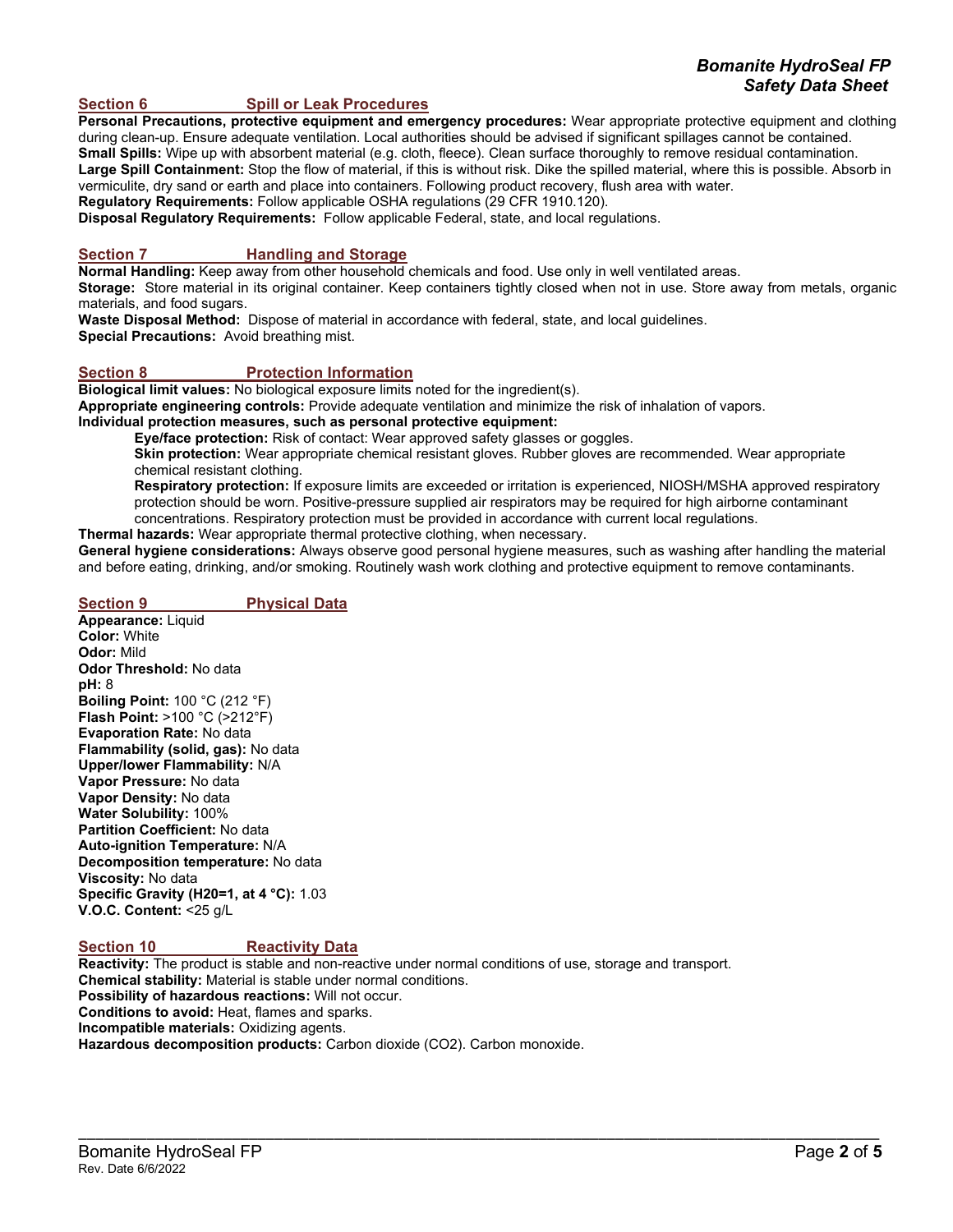## **Toxicity Data**

**Routes of Exposure:** Inhalation, ingestion, eyes, and skin. **Skin Contact:** May cause skin irritation. **Eye Contact:** May cause eye irritation. **Inhalation:** In high concentrations, vapors may be irritating to the respiratory systems. **Ingestion:** May cause discomfort if swallowed.

**Symptoms related to the physical, chemical and toxicological characteristics** Symptoms include redness, itching and pain.

#### **Information on toxicological effects**

**Acute toxicity** May cause discomfort if swallowed. **Skin corrosion/irritation** May cause skin irritation on prolonged or repeated contact. **Serious eye damage/eye irritation** May cause eye irritation on direct contact.

#### **Respiratory or skin sensitization**

**Respiratory sensitization** No data. **Skin sensitization** Not a skin sensitizer.

**Germ cell mutagenicity** No data.

**Carcinogenicity** Not classifiable as to carcinogenicity to humans.

**IARC Monographs. Overall Evaluation of Carcinogenicity:** Not listed. **NTP Report on Carcinogens:** Not listed. **OSHA Specifically Regulated Substances (29 CFR 1910.1001-1050):** Not regulated.

**Reproductive toxicity:** No data.

**Specific target organ toxicity: single exposure -** No data. **repeated exposure -** No data.

**Aspiration hazard:** Not classified. **Chronic effects:** Prolonged contact may cause dryness of the skin.

## **Section 12 Ecological Data**

**Ecotoxicity:** The product is not classified as environmentally hazardous. However, this does not exclude the possibility that large or frequent spills can have a harmful or damaging effect on the environment **Persistence and degradability:** No data is available on the degradability of this product. **Bioaccumulative potential:** No data. **Mobility in soil:** No data. **Mobility in general:** The product is soluble in water. **Other adverse effects:** No data.

#### **Section 13 Disposal Information**

**Waste Disposal Method:** Dispose of material in accordance with all Federal, State, and Local regulations. Must not be disposed of with household garbage. Do not allow product to reach waterways or storm sewers.

**Hazardous waste code:** The waste code should be assigned in discussion between the user, the producer and the waste disposal company.

**Waste from residues / unused products:** Dispose of in accordance with local regulations.

**Contaminated packaging:** Empty containers should be taken to an approved waste handling site for recycling or disposal. Since emptied containers may retain product residue, follow label warnings even after container is emptied.

\_\_\_\_\_\_\_\_\_\_\_\_\_\_\_\_\_\_\_\_\_\_\_\_\_\_\_\_\_\_\_\_\_\_\_\_\_\_\_\_\_\_\_\_\_\_\_\_\_\_\_\_\_\_\_\_\_\_\_\_\_\_\_\_\_\_\_\_\_\_\_\_\_\_\_\_\_\_\_\_\_\_\_\_\_\_\_\_\_\_\_\_\_\_

## **Section 14 Transport Information**

**DOT:** Not regulated as dangerous goods.

**IATA:** Not regulated as dangerous goods.

**IMDG:** Not regulated as dangerous goods.

**Transport in bulk according to Annex II of MARPOL 73/78 and the IBC Code:** Not applicable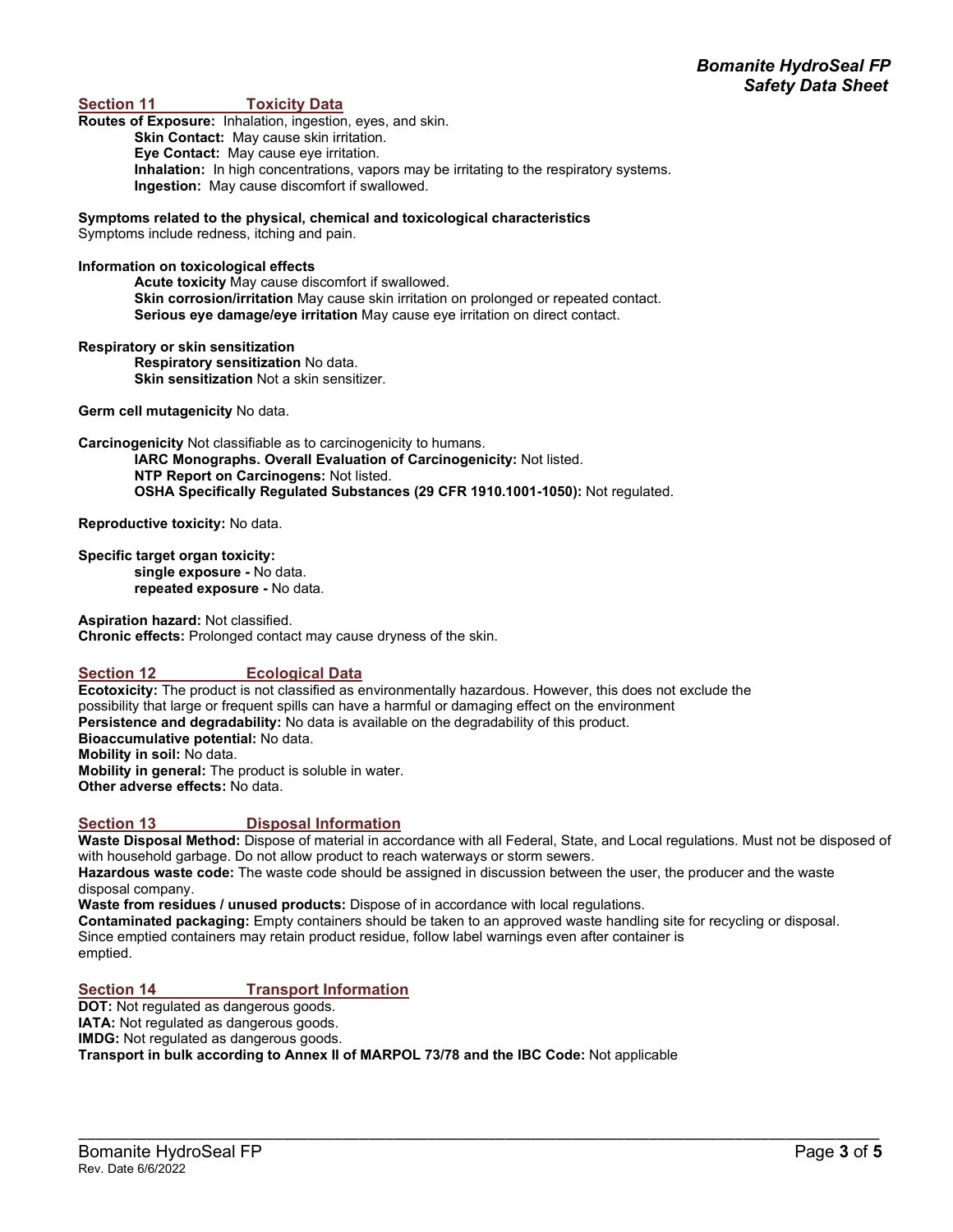## **Safety Data Sheet**<br>Section 15 **Section 15** Regulatory Information **Regulatory Information**

**US federal regulations:** This product is not known to be a "Hazardous Chemical" as defined by the OSHA Hazard Communication Standard, 29 CFR 1910.1200.

**TSCA Section 12(b) Export Notification (40 CFR 707, Subpt. D):** Not regulated. **OSHA Specifically Regulated Substances (29 CFR 1910.1001-1050):** Not regulated. **CERCLA Hazardous Substance List (40 CFR 302.4):** Not listed. **Superfund Amendments and Reauthorization Act of 1986 (SARA) Hazard categories** Immediate Hazard - No Delayed Hazard - No Fire Hazard - No Pressure Hazard - No

Reactivity Hazard - No

**SARA 302 Extremely hazardous substance:** Not listed. **SARA 311/312 Hazardous chemical:** No **SARA 313 (TRI reporting):** Not regulated.

**Other federal regulations Clean Air Act (CAA) Section 112 Hazardous Air Pollutants (HAPs) List:** Not regulated. **Clean Air Act (CAA) Section 112(r) Accidental Release Prevention (40 CFR 68.130):** Not regulated. **Safe Drinking Water Act (SDWA):** not regulated

**US state regulations:** This product does not contain a chemical known to the State of California to cause cancer birth defects or other reproductive harm.

#### **International Inventories**

**TSCA** Complies **DSL/NDSL** Complies **Legend: TSCA** *- United States Toxic Substances Control Act Section 8(b) Inventory* **DSL/NDSL** *- Canadian Domestic Substances List/Non-Domestic Substances List*

| Australia                                                  | Country(s) or region Inventory name On inventory (yes/no)*<br>Australian Inventory of Chemical Substances (AICS) | Yes  |  |  |
|------------------------------------------------------------|------------------------------------------------------------------------------------------------------------------|------|--|--|
| Canada                                                     | Domestic Substances List (DSL)                                                                                   | Yes  |  |  |
| Canada                                                     | Non-Domestic Substances List (NDSL)                                                                              | No   |  |  |
| China                                                      | Inventory of Existing Chemical Substances in China (IECSC)                                                       | Yes  |  |  |
| Country(s) or region Inventory name On inventory (yes/no)* |                                                                                                                  |      |  |  |
| Europe                                                     | European Inventory of Existing Commercial Chemical<br>Substances (EINECS)                                        | Yes  |  |  |
| Europe                                                     | European List of Notified Chemical Substances (ELINCS)                                                           | No   |  |  |
| Japan                                                      | Inventory of Existing and New Chemical Substances (ENCS)                                                         | Yes  |  |  |
| Korea                                                      | Existing Chemicals List (ECL)                                                                                    | Yes  |  |  |
| New Zealand                                                | New Zealand Inventory                                                                                            | Yes  |  |  |
| <b>Philippines</b>                                         | Philippine Inventory of Chemicals and Chemical Substances<br>(PICCS)                                             | Yes. |  |  |
| United States & Puerto Rico                                | Toxic Substances Control Act (TSCA) Inventory                                                                    | Yes  |  |  |

\*A "Yes" indicates this product complies with the inventory requirements administered by the governing country(s). A "No" indicates that one or more components of the product are not listed or exempt from listing on the inventory administered by the governing country(s).

\_\_\_\_\_\_\_\_\_\_\_\_\_\_\_\_\_\_\_\_\_\_\_\_\_\_\_\_\_\_\_\_\_\_\_\_\_\_\_\_\_\_\_\_\_\_\_\_\_\_\_\_\_\_\_\_\_\_\_\_\_\_\_\_\_\_\_\_\_\_\_\_\_\_\_\_\_\_\_\_\_\_\_\_\_\_\_\_\_\_\_\_\_\_